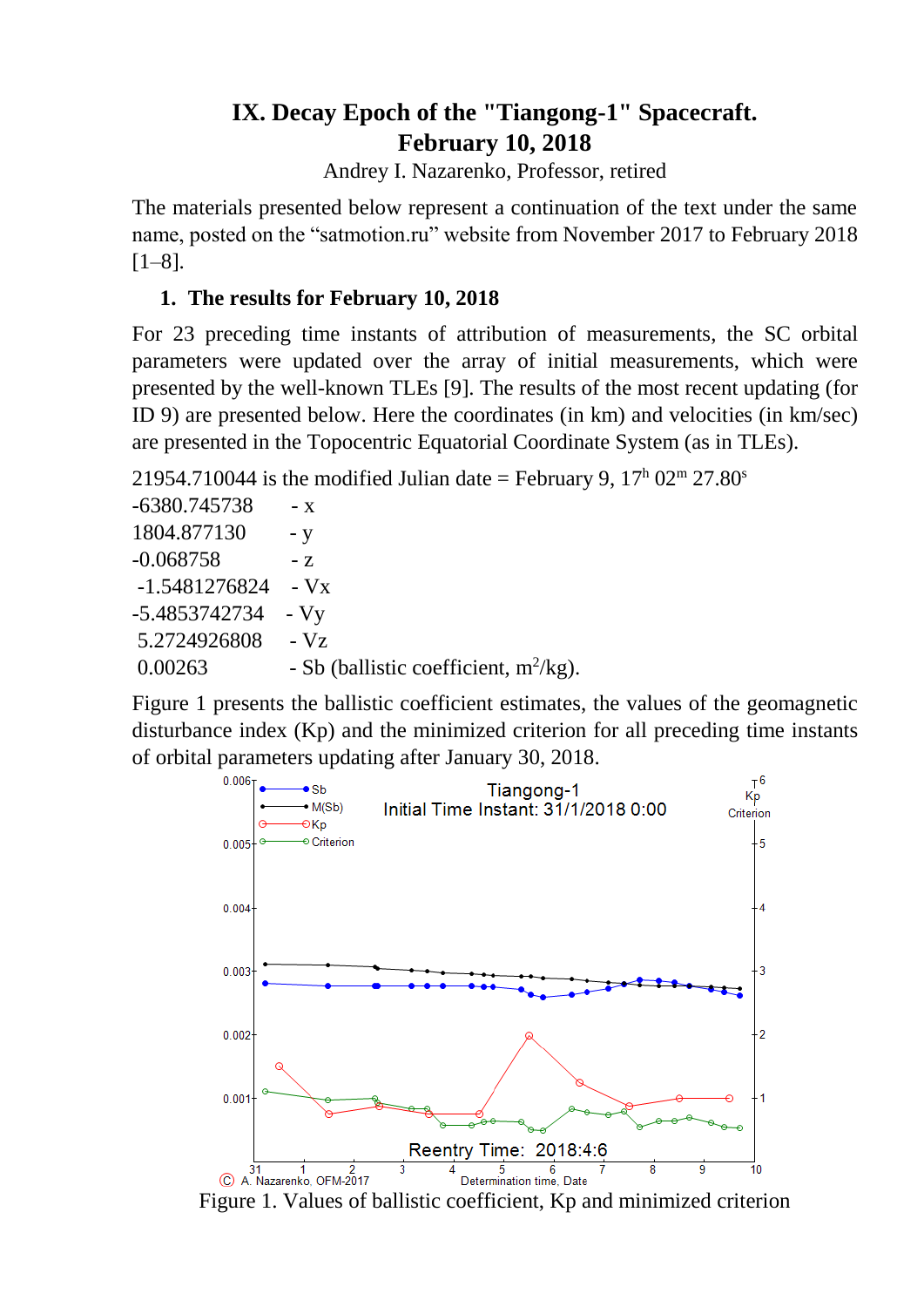The estimates of ballistic coefficient (Sb) have changed within the range from  $0.00260$  to  $0.00287$  m<sup>2</sup>/kg, i.e. 1.1 times. The highest drag variations have been observed during February 7 (increase) and 9 (decrease), which reflects the Kp index variations in previous points in time. The black line marks the Sb estimates averaged over some preceding time interval (the sliding average). On the time interval after January 30 these estimates decreased by 14 %.

The values of a minimized criterion, presented in the figure, have a meaning of the ratio of residuals to the calculated RMS of errors, averaged over the time interval of measurements. These values depend on the magnitude of current residuals and vary from 0.49 to 1.11. Under perfect tuning of algorithm parameters, their average value should be close to 1. The average value of the criterion (0.81) was low, reflecting the low solar activity.

The last smoothed ballistic coefficient value  $(0.00274 \text{ m}^2/\text{kg})$  was used as a constant value in the prediction of SC motion until its entering the dense layers of the atmosphere. The relevant prediction results for the aforementioned initial data (ID 9) are shown in figure 2.



## Reentry Information.

## **Tianging-1 is predicted to reenter on April 6, 2018 ±3 days.**

Figure 3 presents the results of all 100 preceding determinations of Tiangong-1 SC reentry time after January 01. The average value of reentry time is  $\approx$  March 31. Deviations from the average value do not exceed 11% of remaining lifetime. The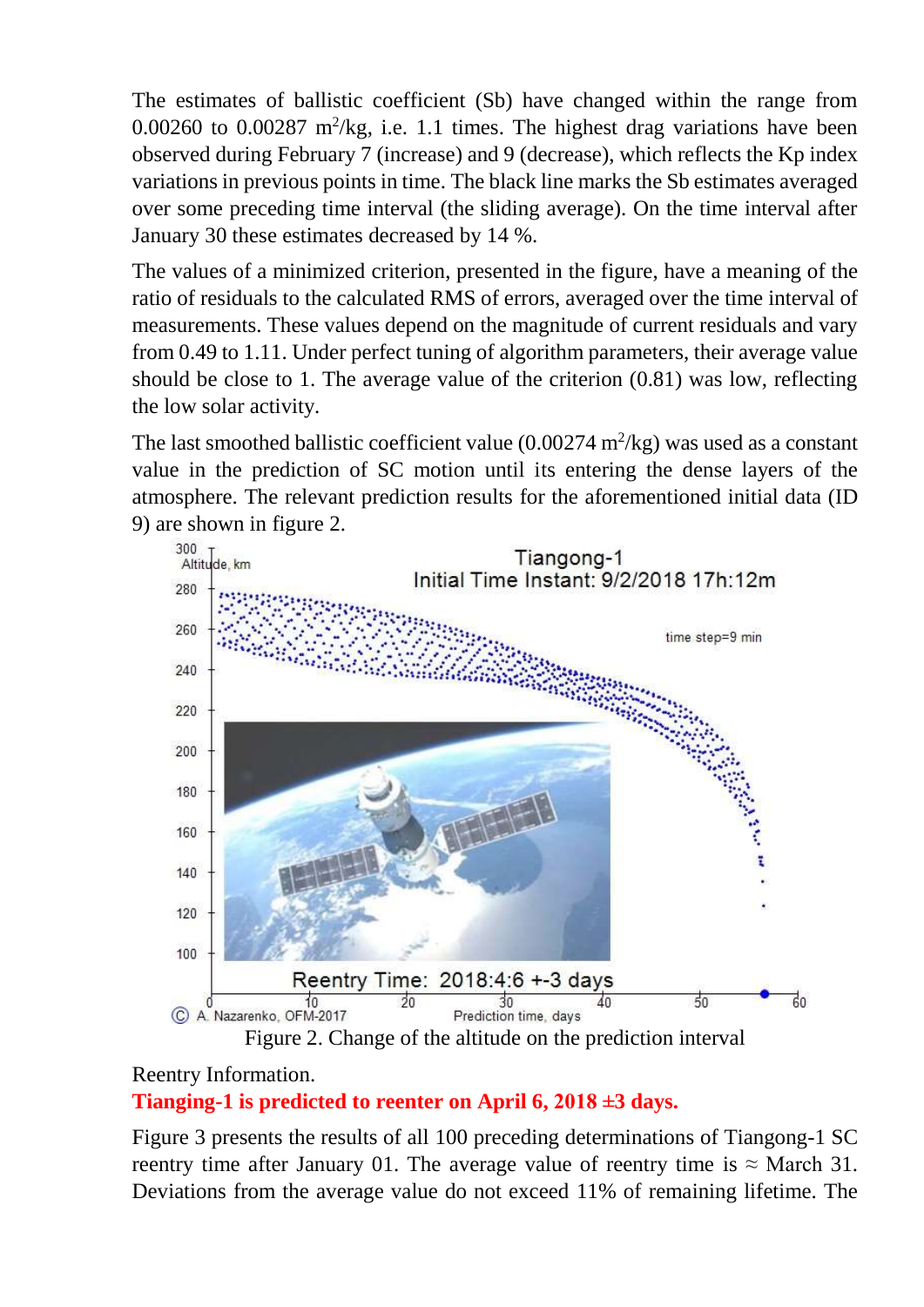RMS of errors amounted **2.8%**, which is several times lower than the traditional estimates of errors. Removal of reentry time in early January and February was in line with the decrease of the average values of the Sb in 25% during this period.



## **2. Recent publication of other authors**

**а**) Aerospace Corporation

### Reentry Information Tiangong-1 is predicted to reenter in **late March 2018**  $\pm$  2 weeks.

This prediction was performed by The Aerospace Corporation on 2018 January 30.

| NORAD CAT ID | <b>SATNAME</b>   | <b>INTLDES</b> | <b>COUNTRY</b> | <b>MSG EPOCH</b>    | <b>DECAY EPOCH</b> | <b>RCS</b><br>д | <b>SOURCE</b> | <b>TLE</b> | Type<br>$\rightarrow$ |
|--------------|------------------|----------------|----------------|---------------------|--------------------|-----------------|---------------|------------|-----------------------|
| 37820        | <b>TIANGONG1</b> | 2011-053A      | PRC            | 2018-01-31 17:25:58 | 2018-03-12 0:00:00 | LARGE           | 60day_msg     | TLE        | Prediction            |
| 37820        | <b>TIANGONG1</b> | 2011-053A      | PRC            | 2018-01-24 16:00:44 | 2018-03-12 0:00:00 | LARGE           | 60day msq     | TLE        | Prediction            |
| 37820        | <b>TIANGONG1</b> | 2011-063A      | PRC            | 2017-12-27 16:48:42 | 2018-02-22 0:00:00 | LARGE           | 60day_msg     | TLE        | Prediction            |
| NORAD CAT ID | SATNAME          | <b>INTLDES</b> | <b>COUNTRY</b> | MSG EPOCH           | DECAY EPOCH        | RCS             | SOURCE        |            | Type                  |

| <b>b</b> ) Space Track data |  |
|-----------------------------|--|
| DEEAV DATA                  |  |